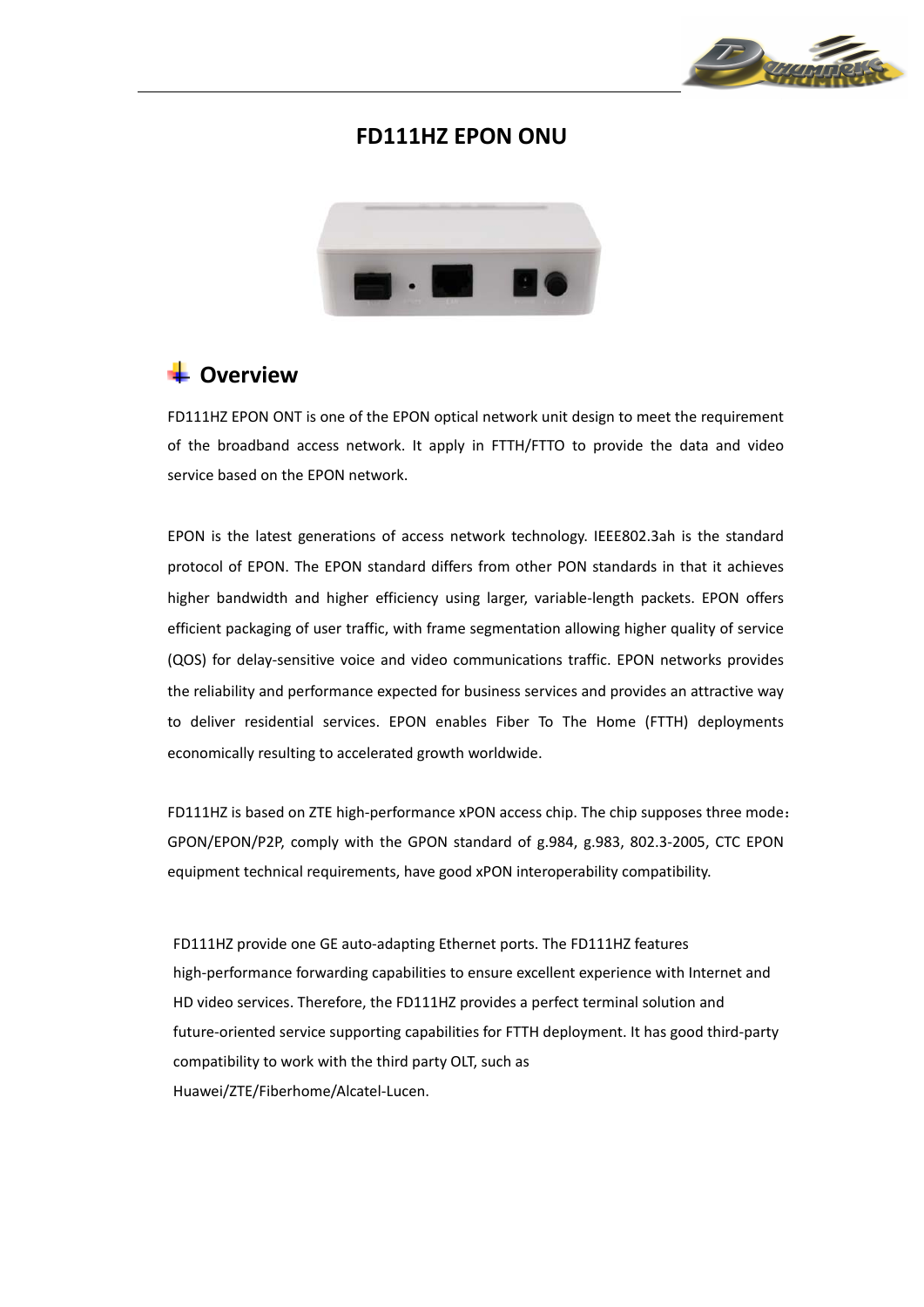

## **Features**

- Full compatible with IEEE802.3ah
- Support port-based rate limitation and bandwidth control;
- In compliant with IEEE802.3ah Standard
- Up to 20KM transmission Distance
- Support data encryption, group broadcasting, port Vlan separation, etc.
- Support Dynamic Bandwidth Allocation (DBA)
- Support ONU auto-discovery/Link detection/remote upgrade of software;
- Support VLAN division and user separation to avoid broadcast storm;
- Support power-off alarm function , easy for link problem detection
- Support broadcasting storm resistance function
- Support port isolation between different ports
- Support ACL and SNMP to configure data packet filter flexibly
- Specialized design for system breakdown prevention to maintain stable system
- Support software online upgrading
- EMS network management based on SNMP , convenient for maintenance



### **Product interface and LED definitions**

| Indicator |      |                 | <b>Description</b>                                                                |
|-----------|------|-----------------|-----------------------------------------------------------------------------------|
|           | LAN. | LAN port status | On: Ethernet connection is normal;<br>Blinking: Data is being transmitted through |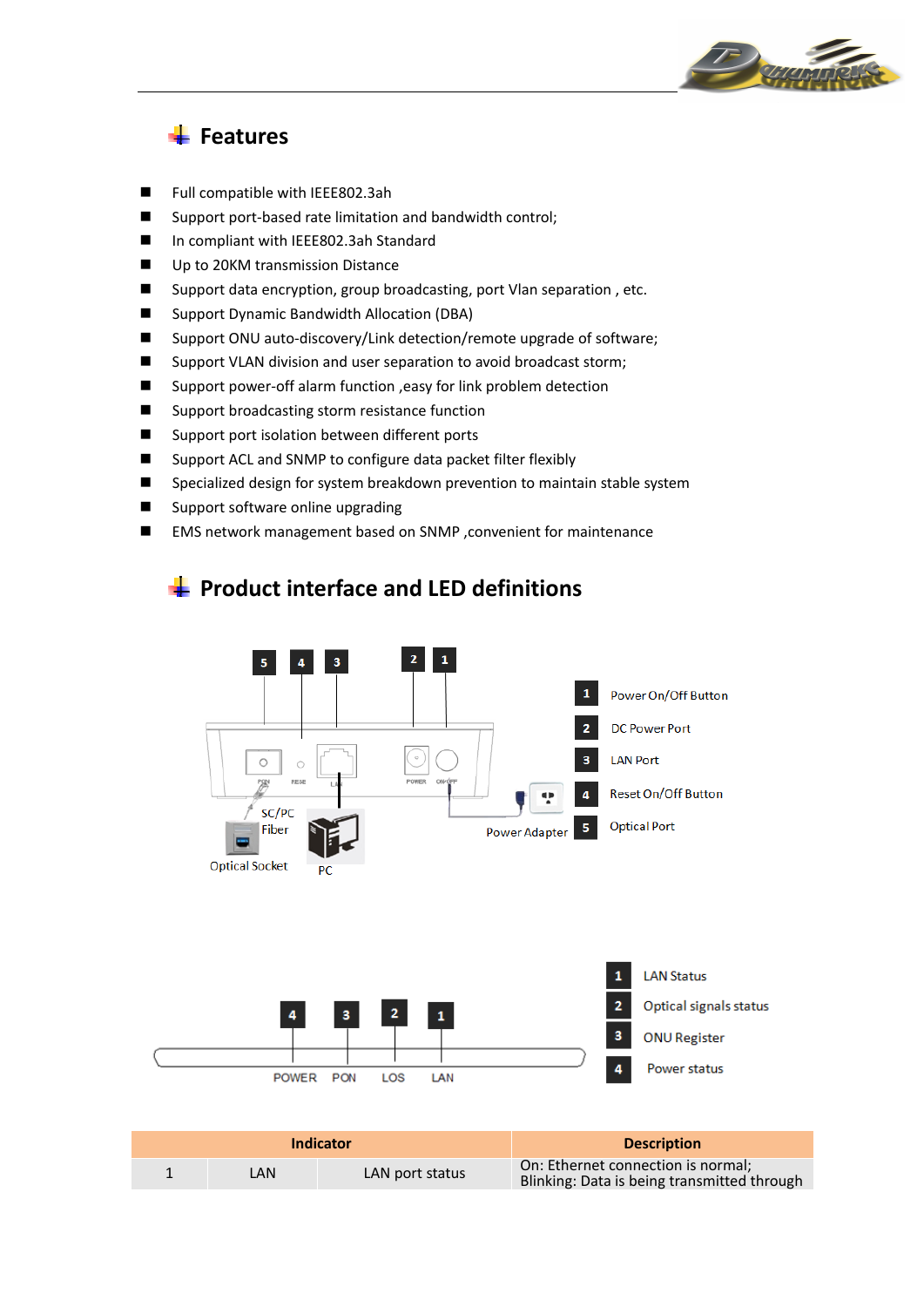

|            |                             | the Ethernet port;<br>Off: Ethernet connection is not set up;                                                            |
|------------|-----------------------------|--------------------------------------------------------------------------------------------------------------------------|
| LOS        | <b>EPON optical signals</b> | On: Optical power lower than receiver<br>sensitivity;<br>Off: Optical in normal                                          |
| <b>PON</b> | <b>ONU Register</b>         | On: Success to register to OLT;<br>Blinking: In process of registering to OLT;<br>Off: In process of registering to OLT; |
| <b>PWR</b> | Power status                | On: The ONT is power on;<br>Off: The ONT is Power off;                                                                   |

# **Specification**

| <b>Item</b>    | <b>Parameters</b>      | <b>Specification</b>                                                                                                                                                                         |
|----------------|------------------------|----------------------------------------------------------------------------------------------------------------------------------------------------------------------------------------------|
| Interface      | <b>PON Port</b>        | 1 EPON optical interface<br>Meet 1000BASE-PX20+ standard<br>Symmetric 1.25Gbps upstream/downstream<br>SC single-mode fiber<br>split ratio: 1:64<br>Transmission distance 20KM                |
|                | Ethernet Port(LAN)     | 1*GE Auto-negotiation RJ45 ports<br>Full Duplex / Half-Duplex<br>RJ45, Auto-MDI/MDI-X<br>Transmission Distance 100 Meter                                                                     |
|                | Power Supply Port      | 12V DC input                                                                                                                                                                                 |
| Management     | Network Management     | Support IEEE802.3 QAM, ONU can be remotely managed by OLT<br>Support Remote management through SNMP and Telnet<br>Local management                                                           |
|                | Management<br>Function | Status monitor, Configuration management, Alarm management, Log<br>management                                                                                                                |
|                | Shell                  | Plastic casing                                                                                                                                                                               |
|                | Power                  | External 12V 0.5A AC/DC power supply adapter<br>Power consumption: < 3W                                                                                                                      |
| Environmental  | <b>Dimensions</b>      | 110mm(L) x70mm(W) x30mm (H)<br>0.1kg                                                                                                                                                         |
| Specifications | Environment            | Operating Temperature: $0 \sim 50^{\circ}$ C<br>Storage Temperature: -40~85°C<br>Operating Humidity: $10\% \sim 90\%$ (Non-condensing)<br>Storage Humidity: $5\% \sim 95\%$ (Non-condensing) |



 $\diamond$  Solution: FTTH